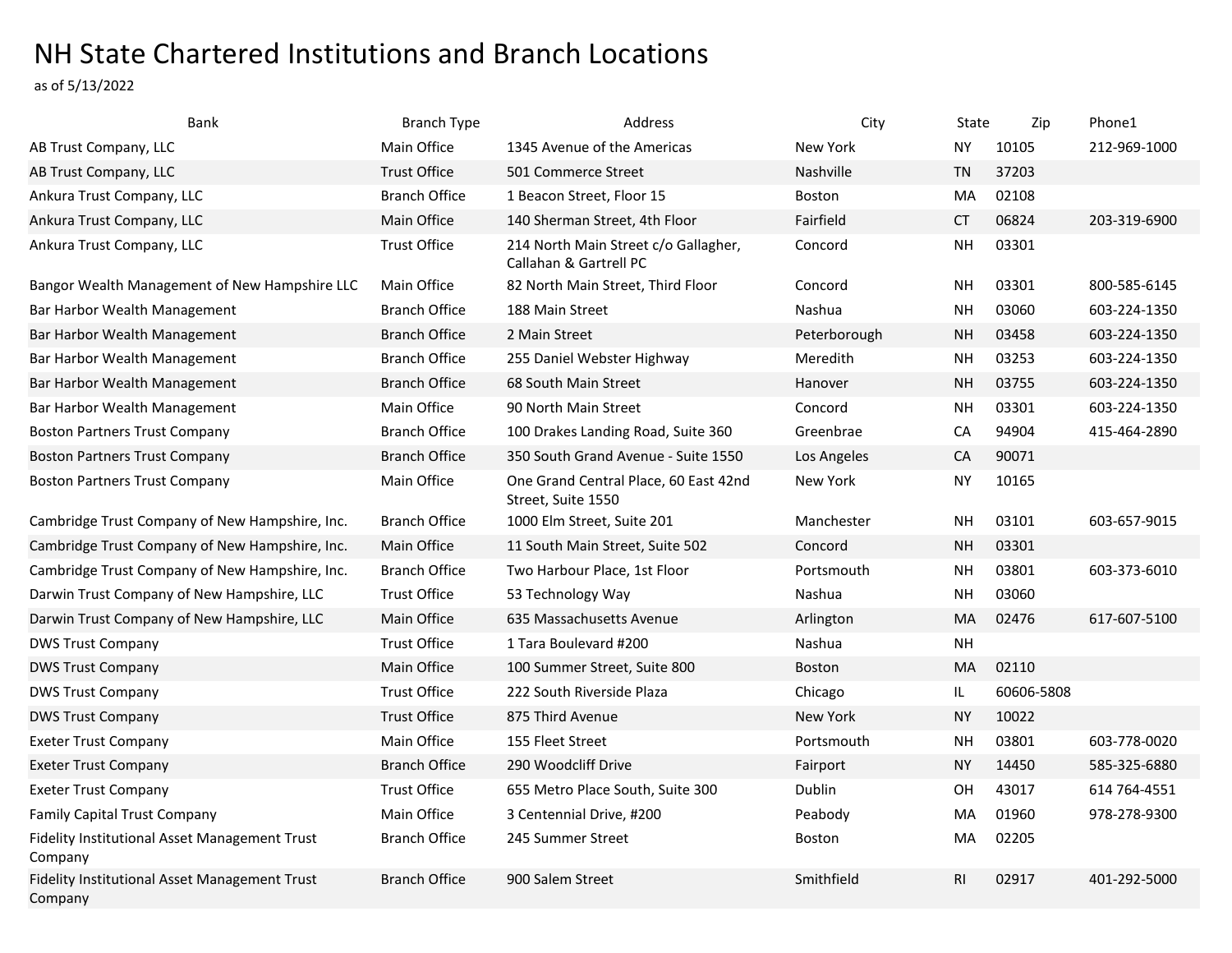| Bank                                                     | <b>Branch Type</b>   | Address                               | City          | State     | Zip        | Phone1       |
|----------------------------------------------------------|----------------------|---------------------------------------|---------------|-----------|------------|--------------|
| Fidelity Institutional Asset Management Trust<br>Company | Main Office          | One Spartan Way                       | Merrimack     | NΗ        | 03054      | 401-292-5000 |
| Fiduciary Trust Company of New England LLC               | Main Office          | 1155 Elm St.4th Floor                 | Manchester    | <b>NH</b> | 03101      | 603-695-4320 |
| Fiduciary Trust Company of New Hampshire                 | Main Office          | 1422 Euclid Avenue, Suite 1130        | Cleveland     | OH        | 44115      |              |
| FNZ Trust Company LLC                                    | Main Office          | 1776 Heritage Drive                   | N. Quincy     | MA        | 02172      | 800-392-9244 |
| Geode Capital Management Trust Company, LLC              | Main Office          | 100 Summer Street, 12th Floor         | <b>Boston</b> | MA        | 02110      | 617-392-8533 |
| <b>GLAS Trust Company LLC</b>                            | <b>Branch Office</b> | 3 Second Avenue, Suite 206            | Jersey City   | NJ        | 07311      | 201-839-2180 |
| <b>GLAS Trust Company LLC</b>                            | Main Office          | 45 Ludgate Hill - 2nd Floor           | London        | UK        | EC4M 7JU   | 201-839-2179 |
| Harbor Trust Company, Inc.                               | Main Office          | 111 S. Wacker Drive - 34th Floor      | Chicago       | IL.       | 60606      | 312-443-4400 |
| Hemenway Trust Company LLC                               | Main Office          | 25 Pelham Road, Suite 402             | Salem         | NΗ        | 03079      | 603-913-8022 |
| Janney Trust Co Inc.                                     | Main Office          | 1717 Arch St                          | Philadelphia  | PA        | 19103      | 215-665-6596 |
| John Hancock Trust Company LLC                           | Main Office          | 197 Clarendon Street                  | <b>Boston</b> | MA        | 02116      | 617-663-2486 |
| Jordan Park Trust Company LLC                            | Main Office          | One Liberty Lane East                 | Hampton       | NΗ        | 03842      | 603-929-2700 |
| Lincoln Financial Group Trust Company, Inc.              | <b>Trust Office</b>  | 1301 South Harrison Street            | Fort Wayne    | IN        | 46802      |              |
| Lincoln Financial Group Trust Company, Inc.              | Main Office          | 150 North Radnor Chester Road         | Radnor        | PA        | 19087      | 484-583-1301 |
| Loomis Sayles Trust Company, LLC                         | Main Office          | One Financial Center                  | <b>Boston</b> | MA        | 02111      | 800-343-2029 |
| Loring, Wolcott & Coolidge Trust, LLC                    | Main Office          | 230 Congress Street                   | <b>Boston</b> | MA        | 02110      | 617-523-6531 |
| Loring, Wolcott & Coolidge Trust, LLC                    | <b>Trust Office</b>  | 34 Main Street Extension, Unit 404    | Plymouth      | MA        | 02360      |              |
| Market Street Trust Company                              | Main Office          | 2 International Drive, Suite 301      | Portsmouth    | <b>NH</b> | 03801      | 800-962-6876 |
| Mercer Trust Company LLC                                 | Main Office          | 99 High Street                        | <b>Boston</b> | MA        | 02110-2320 | 617-747-9500 |
| MFS Heritage Trust Company                               | Main Office          | 111 Huntington Avenue, 24th Floor     | <b>Boston</b> | MA        | 02199      | 617-954-5000 |
| New Hampshire Trust Company, The                         | <b>Branch Office</b> | 24 State Route 25                     | Meredith      | <b>NH</b> | 03253      | 603-223-2710 |
| New Hampshire Trust Company, The                         | <b>Branch Office</b> | 255 West Street                       | Keene         | <b>NH</b> | 03431      | 603-352-0862 |
| New Hampshire Trust Company, The                         | Main Office          | 89 North Main Street                  | Concord       | <b>NH</b> | 03301      | 603-223-2712 |
| <b>Newport Trust Company</b>                             | <b>Trust Office</b>  | 45 South 7th Street, Suite 2208       | Minneapolis   | MN        | 55402-1614 |              |
| <b>Newport Trust Company</b>                             | <b>Branch Office</b> | 515 S. Figueroa Street - Suite 1750   | Los Angeles   | CA        | 90071      | 213-443-2620 |
| Newport Trust Company                                    | <b>Branch Office</b> | 570 Lexington Avenue - Suite 1903     | New York      | <b>NY</b> | 10022      | 646-313-3553 |
| <b>Newport Trust Company</b>                             | Main Office          | 815 Connecticut Avenue NW - Suite 510 | Washington    | DC        | 20006      | 202-471-3500 |
| <b>Putnam Fiduciary Trust Company</b>                    | Main Office          | 100 Federal Street                    | Boston        | MA        | 02110      | 617-760-1648 |
| Raymond James Trust Company of New Hampshire             | Main Office          | 29 Maplewood Ave.                     | Portsmouth    | <b>NH</b> | 03801      |              |
| State Street Bank and Trust Company of New<br>Hampshire  | Main Office          | 20 Trafalgar Square, Suite 449        | Nashua        | NΗ        | 03063      | 603-589-4097 |
| StoneCastle Trust Co.                                    | Main Office          | 124 Bedford Center Road - Unit D      | Bedford       | NH        | 03110      | 603-294-1111 |
| StoneCastle Trust Co.                                    | <b>Trust Office</b>  | 152 West 57th Street, 35th Floor      | New York      | <b>NY</b> | 10019      |              |
| The 1911 Trust Company, LLC                              | Main Office          | 400 Essex Street                      | Beverly       | MA        | 01915      | 978-921-0452 |
| VantageTrust Company, LLC                                | Main Office          | 777 North Capitol St., NE, Suite 600  | Washington    | DC        | 20002      | 202-962-4600 |